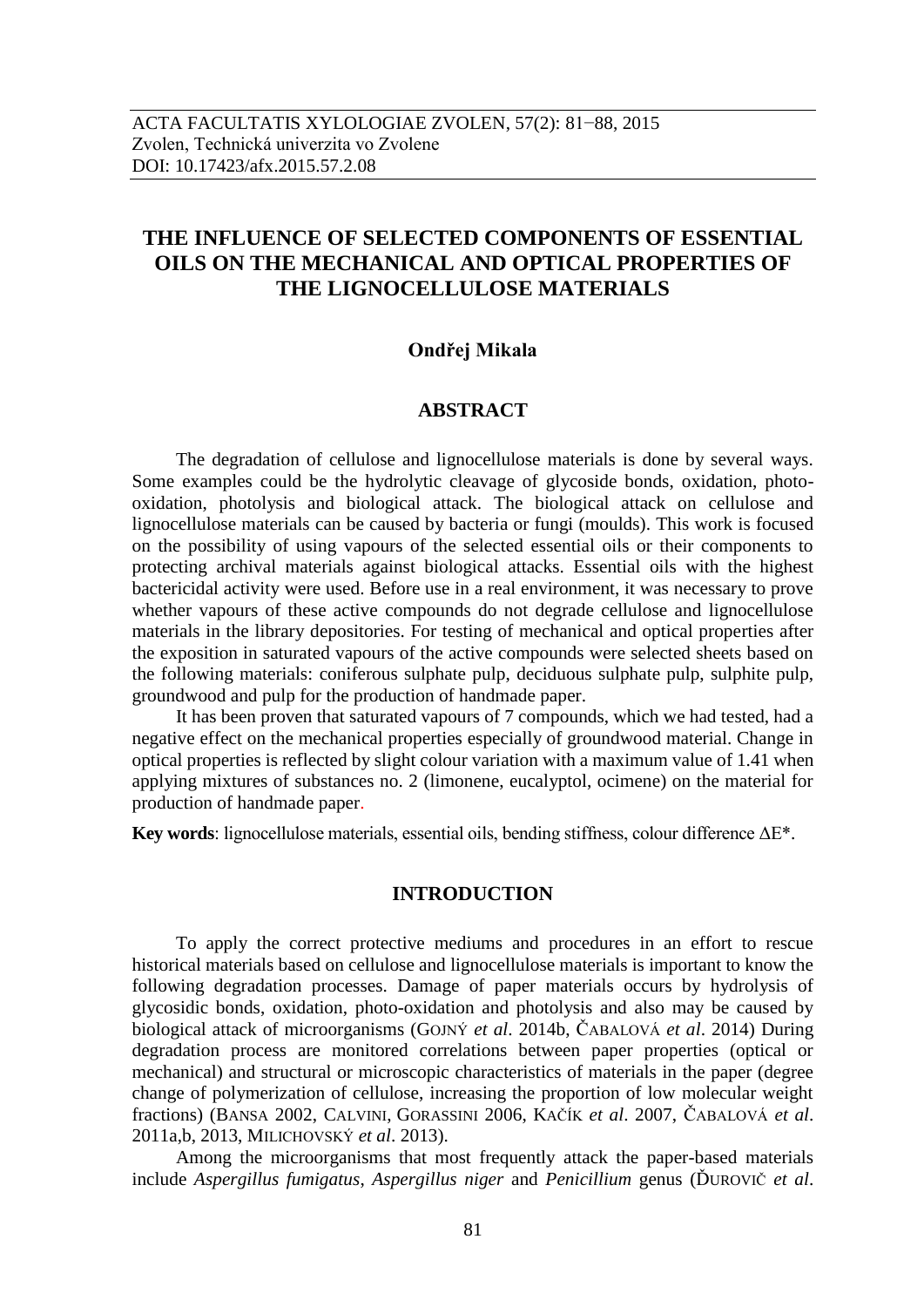2002). In nature, plants prevent from infestation by microorganisms by production of essences (essential oils). Essential oils (EO) are complex mixtures of substances, consisting most often terpenes and derivatives thereof, hydrocarbons, alcohols, aldehydes, ketones and carboxylic acids. The use of EO for protection against microorganisms appears to be an alternative to synthetic fungicidal agents (ČEŠEK *et al*. 2014a, b, GOJNÝ *et al*. 2013, 2014a, c). Antimicrobial effects of EO are associated with hydrophilic and lipophilic properties of EO or rather its components, as they are described in a work by KALEMBA *et al*. (2003). Competitive absorption processes for condensation of water and EO in the pores of cellulose and lignocellulose materials are described in article by ČEŠEK *et al*. (2014). Bactericidal effects of different EO have been demonstrated in several studies (MILADINOVIĆ *et al*. 2012). Bactericidal activity of components EO of eucalyptus was tested by Elaissi et al. (2011). Main constituents of EO were determined eucalyptol, α-pinene, p-cymene and limonene. Mechanism of *Escherichia coli* deactivation using limonene and terpenes from the EO is described by Chueca et al. (2014). Bacteriostatic and bactericidal activity of EO of two kinds of sage (*Salvia officinalis*, *Salvia triloba*), growing in southern Brazil, is devoted to the study of Delamare et al. (2007). Main components of the EO are eucalyptol, camphor, borneol and β- pinene. This study is aimed at investigation the effect of saturated vapour mixtures of five components of essential oils and two pure EO on cellulose and lignocellulose materials. This part of the research was focused on monitoring of mechanical properties (represented by bending stiffness and compressive strength) and changes in optical properties. Verification of saturated vapours of substances from EO on mechanical or optical properties on the paper pad can be further used in the library depositories. This application could reduce the risk of microbial infestation of archival documents.

## **MATERIALS AND METHODS**

#### Lignocellulose material

In order to best simulate the real printed matter stored in archives, 5 lignocellulose materials which are commonly used in the paper and printing industry, have been chosen for testing (Tab. 1).

| SaL          | deciduous sulphate pulp from Ružomberok, the beating degree 25 °SR                                                                                                             |
|--------------|--------------------------------------------------------------------------------------------------------------------------------------------------------------------------------|
| SaJ          | coniferous sulphate pulp from Štětí, the beating degree 25 °SR                                                                                                                 |
| Si.          | sulphite pulp from Biocel Paskov, the beating degree 25 °SR                                                                                                                    |
| RP           | the raw material for the production of handmade paper from the Velké Losiny, consisting of 60%<br>cotton linters and 40% of pulp of flax, the beating degree from 28 to 29 °SR |
| $\mathbf{a}$ |                                                                                                                                                                                |

DS groundwood with the addition of 10% of sulphite pulp, as described above

#### Components of essential oils

Five components of EO and two EO with the highest microbicide effect have been chosen for testing. Microbicide effectiveness was tested on microorganisms *Aspergillus brasiliensis, Penicillium aurantiogriseum ex-niger*, and *Cladosporium cladosporioides*. The chosen components of essential oils and two EO are shown in table 2.

#### Description of the apparatus

The equipment has been composed from seven desiccators. Was maintained relative humidity 75% inside the apparatus and for this purpose was used saturated water solution of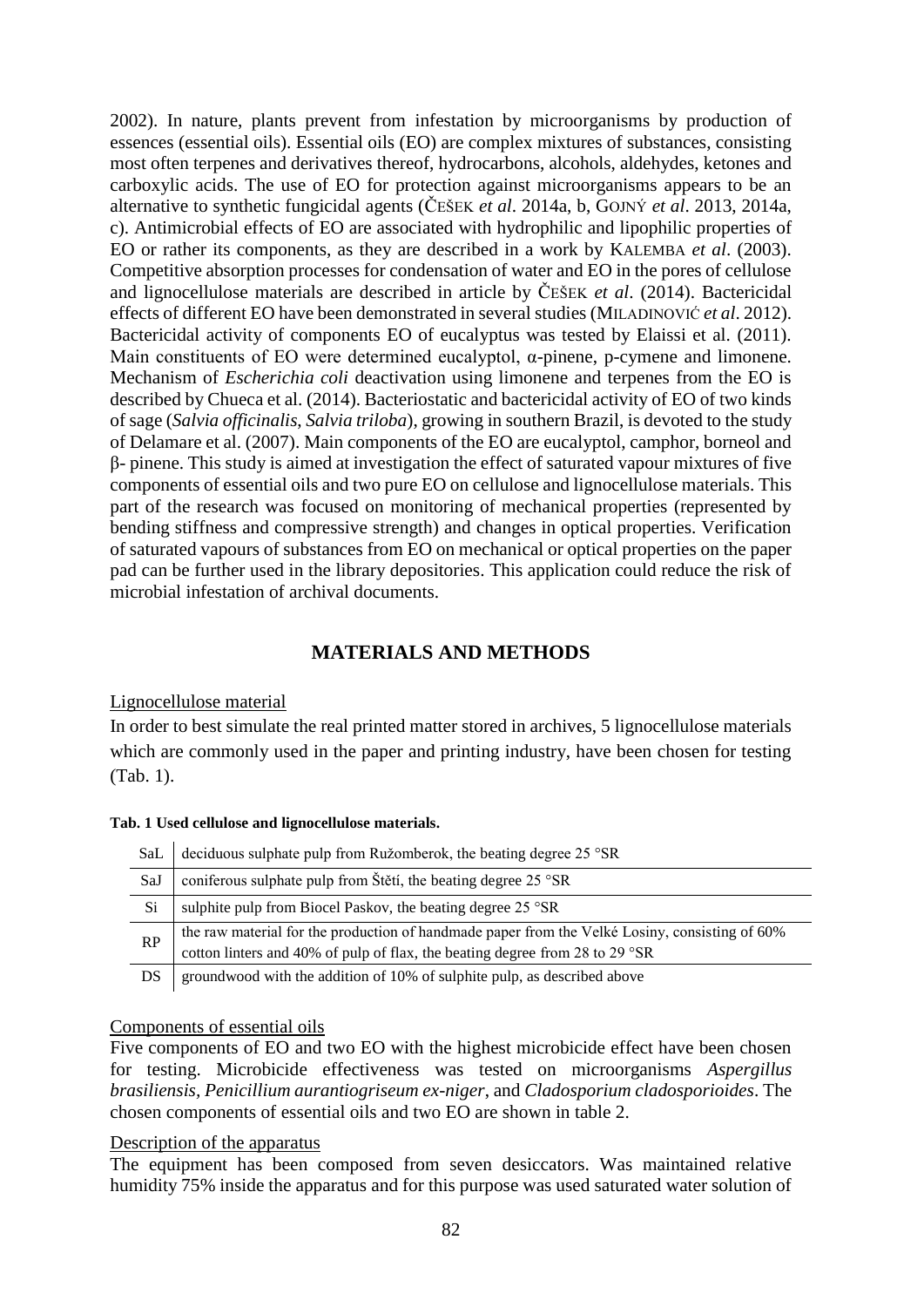NaCl. Petri dishes with 2.5 ml of mixture no.  $1-7$  were prepared and placed into the desiccators. After 40 days of exposure were all the dishes supplemented with next 2.5 ml of fresh mixture thereof. All specimens of cellulose and lignocellulose materials were exposed to saturated vapours of substances no. 1–7 for 40 and 80 days.

| <b>Number of mixture</b> | <b>Components</b>                                                |  |  |  |  |  |
|--------------------------|------------------------------------------------------------------|--|--|--|--|--|
|                          | $\alpha$ -pinene, camphene, $\beta$ -pinene, myrcene             |  |  |  |  |  |
|                          | limonene, eucalyptol, ocimene                                    |  |  |  |  |  |
|                          | linalool, linalyl acetate, camphor                               |  |  |  |  |  |
|                          | $\alpha$ -phellandrene, 1,4-cineole, $\alpha$ -terpinene, cymene |  |  |  |  |  |
|                          | $\gamma$ -terpinene, terpinolene, $\alpha$ -terpineol            |  |  |  |  |  |
|                          | Lavandula angustifolia                                           |  |  |  |  |  |
|                          | Citrus aurantifolia                                              |  |  |  |  |  |

**Tab. 2 Used components of essential oils and essential oils.**

#### Determination of mechanical properties

Sheets with basis weight about 400  $g \cdot m^{-2}$  have been prepared from 5 fibrous materials on Rapid-Köthen – Sheet former. The sheets were cut to yield test specimens of size  $15 \times 100$  mm. Thickness of samples was also measured. After 40 days half of the specimens have been removed while the other half of the specimens continued in experiment for the next 40 days.

The bending stiffness of the exposed and comparative specimens was measured by the 3-point method (always at least 10 times) using TIRAtest 26005 equipment. The distance between the supports was set at 50 mm. The bottom part of the specimen is exposed to traction and the upper part to pressure forces. From the deflection curve there has been determined the slope of the linear portion of the curve  $F/\delta$  (N·mm<sup>-1</sup>) and maximum deflection at the end of the reversible deformation δmax (mm).

Parameters obtained from the deflection curve are used to calculate the bending stiffness T (N·mm<sup>2</sup>) according to equation 1,

$$
T = \frac{F}{\delta} \cdot \frac{l^3}{48} \tag{1}
$$

where  $F/\delta$  (N·mm<sup>-1</sup>) is the linear portion of the curve and the 1 is distance between the supports. A standard bending stiffness  $T_0$  (N·mm<sup>2</sup>) eliminates the influence of different material thickness and she was calculated according to equation 2,

$$
T_0 = T \cdot \frac{t_0^3}{t^3} \tag{2}
$$

where  $t_0$  is the standard specimen thickness of 1 mm and  $t$  is the thickness of the measured specimen.

#### Compressive strength – SCT (ISO 9895:2008)

A test piece, 15 mm wide, is clamped between two clamps, mutually spaced 0.7 mm (Fig. 1), which are forced towards each other until a compressive failure occurs. The maximum force is measured and the compressive strength (kN·m) is calculated from equation 3.

$$
\sigma_C^b = \frac{\overline{F}_C}{b} \tag{3}
$$

where  $\overline{F}_C$  (N) is the mean maximum compressive force and *b* (mm) is the initial width of the test piece.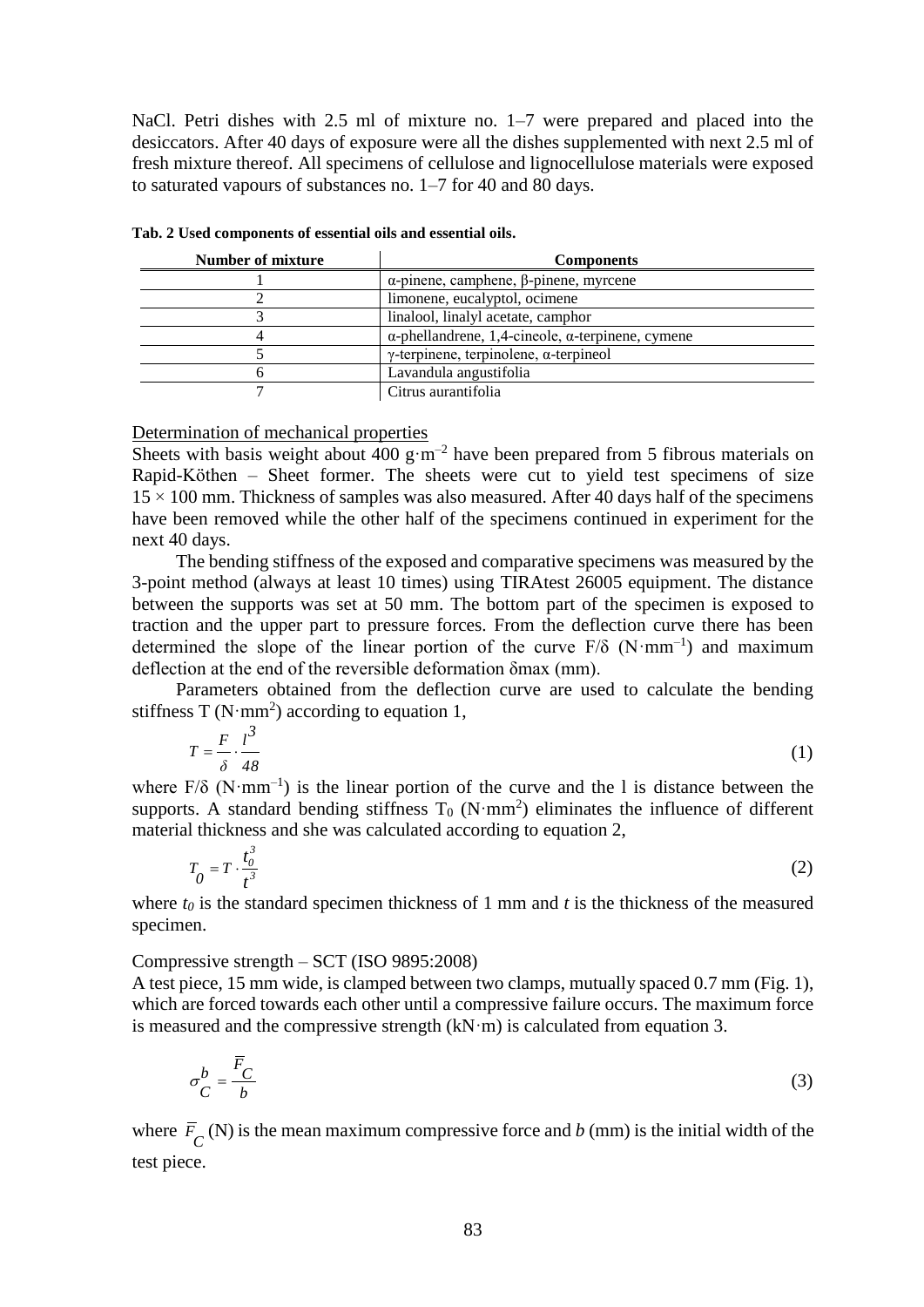If required, calculate the compressive index  $(kN \text{ m kg}^{-1})$  from equation 4.

$$
\sigma_C^g = \frac{1000 \times \sigma_C^b}{g} \tag{4}
$$

where  $\sigma^b$  $\sigma_C^b$  (kN m) is compressive strength and *g* (g·m<sup>-2</sup>) is grammage.



**Fig. 1 Compressive strength clamps.**

Determination of optical properties:

Optical properties were measured by the spectrophotometer Elrepho Lorentzen & Wettre Company. The specimens were measured (always at least 5 times) before and after exposure to saturated vapours of selected mixtures. The ISO brightness was measured at D65 illumination and  $L^*$  a<sup>\*</sup> b<sup>\*</sup> coordinates were determined from which the colour difference ΔE\* from the unexposed specimen has been calculated (Equation 5) (KAPLANOVA 2010).

$$
\Delta E_{ab}^* = \sqrt{\Delta L^{*2} + {\Delta a}^{*2} + {\Delta b}^{*2}}
$$
\n<sup>(5)</sup>

#### **RESULTS AND DISCUSSION**

In order to present the rigidity results the standard bending stiffness  $T_0$  was chosen, because it eliminates the influence of the specimen thickness. Figure 2a shows that specimens made of groundwood were more susceptible to saturated vapours. The stiffness of these specimens decreased after 80 days exposure by an average of 41%, no one environment appeared to be significantly destructive. In case of RP materials (Fig. 2b), stiffness increased just slightly by an average of 16%. Data in Fig. 2c and 2d show no significant decrease in rigidity (maximum change was 10%). Due to the significant dispersion of measurements (confidence interval 95%), maintenance of original properties of specimens can be considered. Because of the lack of material specimens of SaJ, measurements were taken only after 80 days of exposure. Figure 2e shows no significant change in stiffness.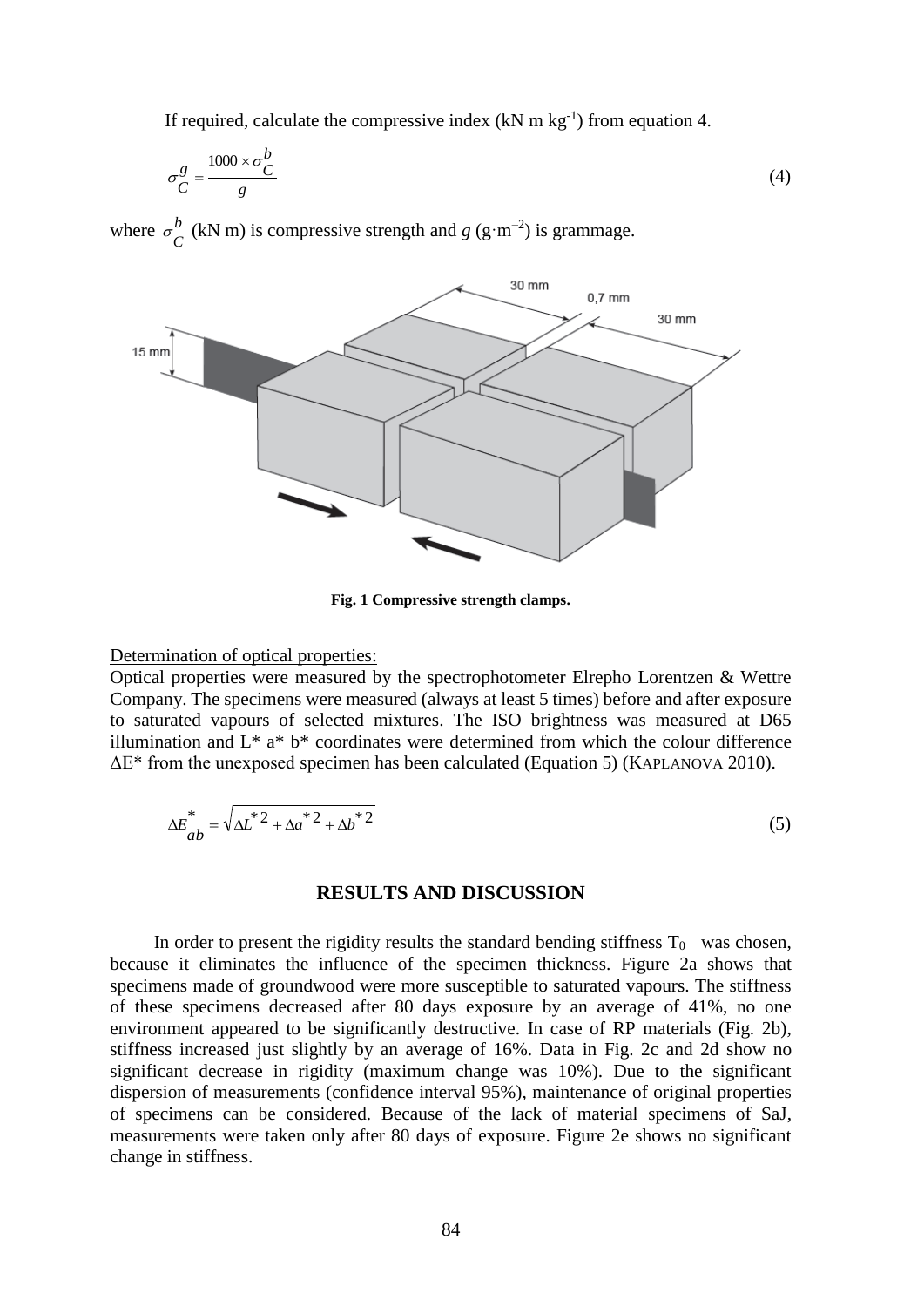Measurement of compressive strength confirmed deterioration of mechanical properties particularly in DS material (Fig. 3a). The material for the production of handmade paper (Fig. 3b) had decreased compressive index on average by 8% after 80 days of exposure. Mechanical properties of materials Si and SaL (Fig. 3c, 3d) decreased approximately by 12% or more precisely by 15%. A similar decline occurred even in SaJ material (Fig. 3e).



**Fig. 2 Dependence of bending stiffness per thickness unit of specimens (DS, RP, Si, SaL, SaJ) on exposure time in saturated vapours substances 1–7.**

Optical properties presented by the colour difference ΔE\* are listed in table 3. Effect of saturated vapours composed of substances 1‒7 appeared on the paper in a colour change only minimally. Highest hue deviation was measured when exposing mixture no. 2, which contained limonene, eucalyptol and ocimene. Colour deviation in this case was the highest in the material for production of hand-made paper but the value of 1.41 can be considered as slight change. Other substances changed the hue of cellulose and lignocellulose materials only negligibly.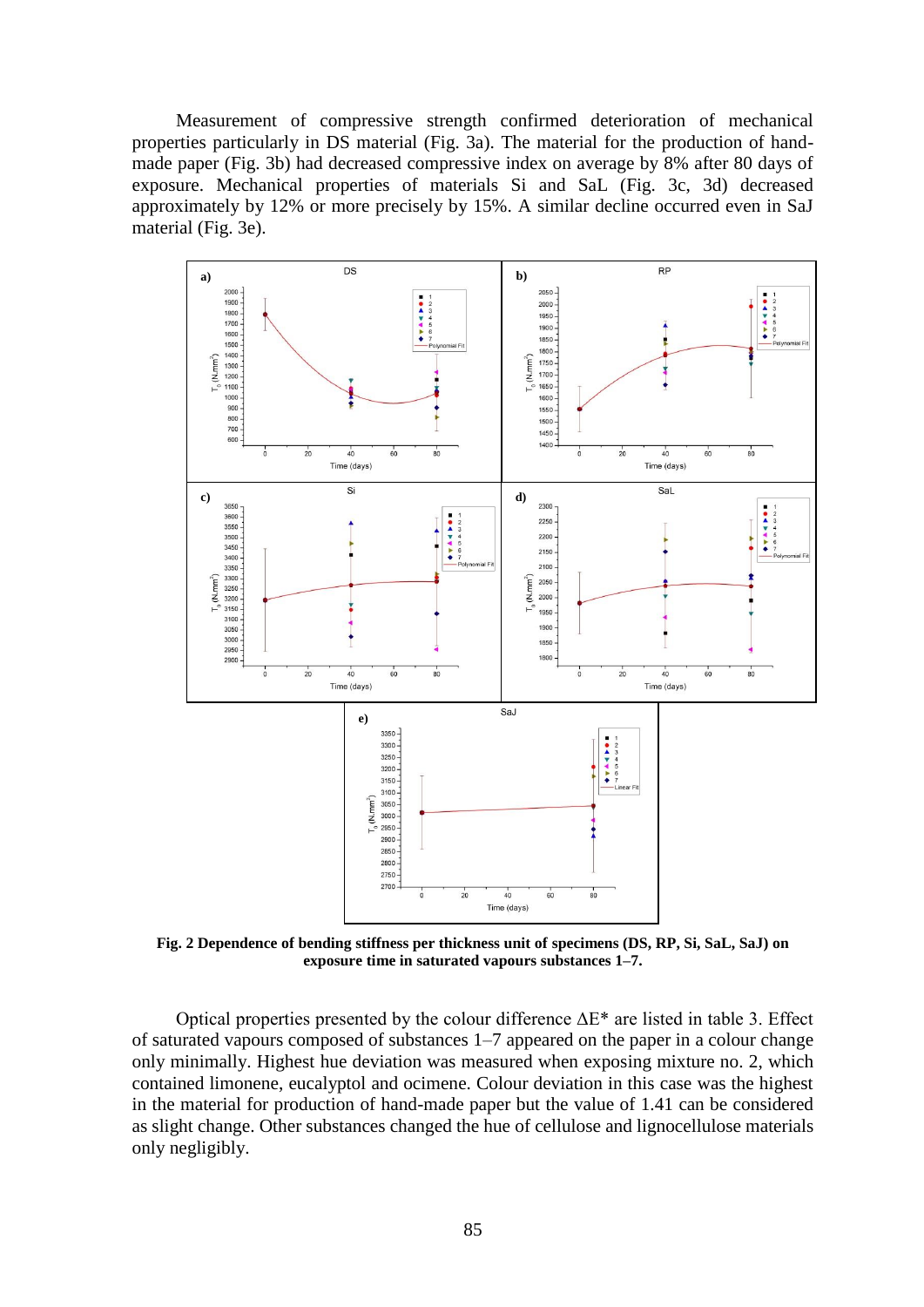

**Fig. 3 Dependence of compressive index of specimens (DS, RP, Si, SaL, SaJ) on exposure time in saturated vapours substances 1 – 7.**

| Tab. 3 Value of colour difference $\Delta E^*$ after exposure 40 and 80 days. |  |
|-------------------------------------------------------------------------------|--|
|-------------------------------------------------------------------------------|--|

|                    | 40   | 80   | 40   | 80   | 40         | 80   | 40   | 80   | 40   | 80   |
|--------------------|------|------|------|------|------------|------|------|------|------|------|
| Number of mixtures | days | days | days | days | days       | days | days | days | days | days |
|                    | DS   | DS   | RP   | RP   | SaJ        | SaJ  | SaL  | SaL  | Si   | Si   |
|                    | ΔΕ   | ΔE   | ΔE   | ΔE   | $\Delta E$ | ΔE   | ΔЕ   | ΔЕ   | ΔЕ   | ΔE   |
|                    | 0.45 | 0.52 | 0.22 | 0.70 | 0.31       | 0.28 | 0.13 | 0.21 | 0.35 | 0.64 |
| $\overline{2}$     | 0.52 | 1.01 | 0.90 | 1.41 | 0.30       | 0.47 | 0.66 | 1.20 | 0.46 | 0.89 |
| 3                  | 0.20 | 0.14 | 0.07 | 0.10 | 0.08       | 0.20 | 0.17 | 0.21 | 0.28 | 0.32 |
| $\overline{4}$     | 0.16 | 0.28 | 0.20 | 0.27 | 0.08       | 0.25 | 0.10 | 0.10 | 0.28 | 0.31 |
| 5                  | 0.30 | 0.46 | 0.13 | 0.31 | 0.42       | 0.47 | 0.03 | 0.10 | 0.38 | 0.45 |
| 6                  | 0.25 | 0.32 | 0.02 | 0.04 | 0.25       | 0.33 | 0.17 | 0.19 | 0.29 | 0.42 |
| $\mathcal{I}$      | 0.22 | 0.12 | 0.13 | 0.06 | 0.28       | 0.40 | 0.17 | 0.15 | 0.34 | 0.48 |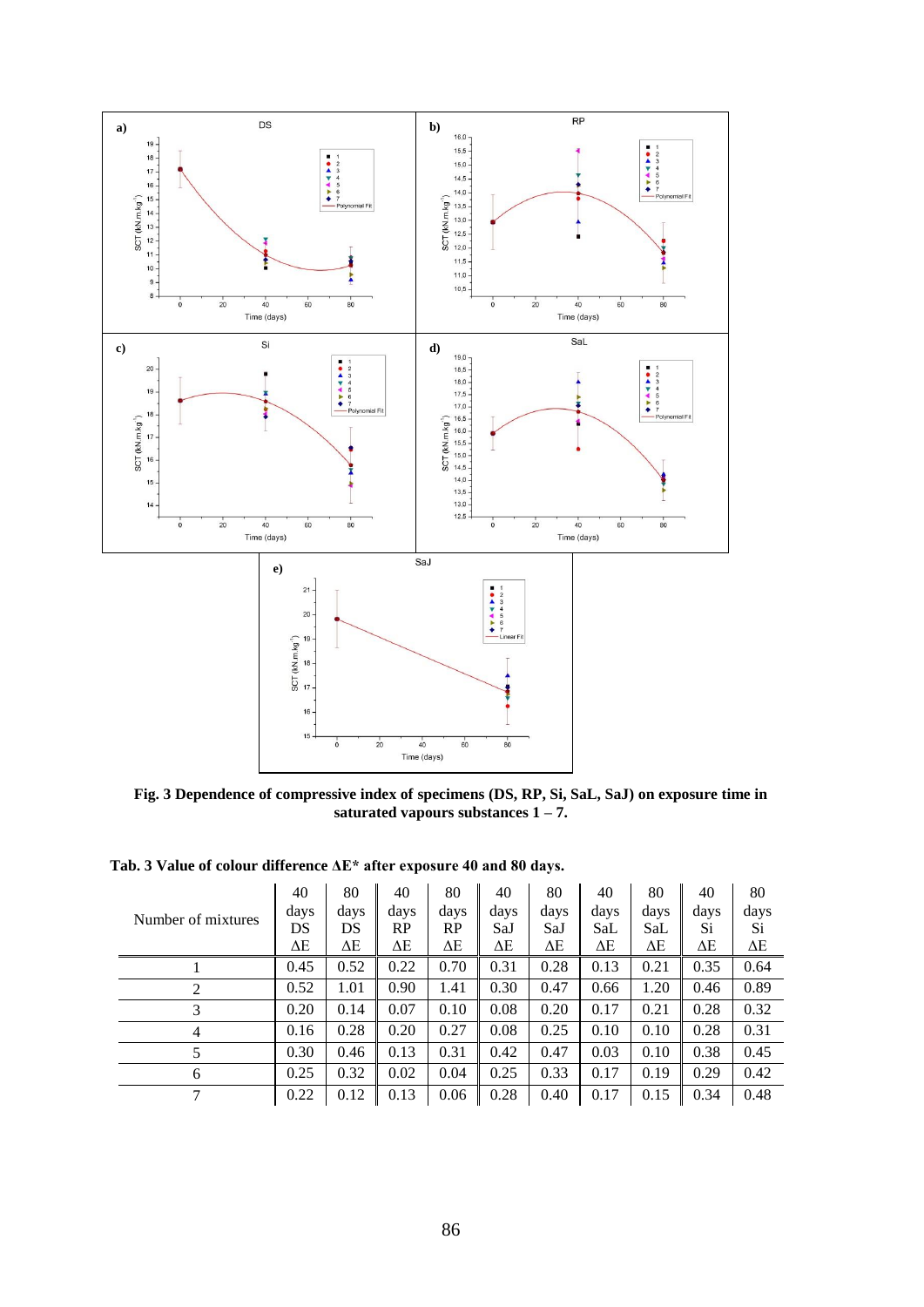#### **CONCLUSIONS**

This part of the research focused on the effect of essential oils and their components on cellulose and lignocellulose materials is an important part of the project, which aims to protect archival documents. Despite the fact that tested ingredients EO and EO alone have proven bactericidal effects, it is important to find a suitable substance or combination of substances, which also does not affect the paper pad in mechanical, optical and chemical way. It has been proven that saturated vapours of 7 compounds, which we had tested, had a negative effect on the mechanical properties of wood-based material. Stiffness and compressive strength after exposure of saturated vapours decreased approximately by 40%. This significant decline can be attributed to plasticity of fibres and loosening connections among them. In case of other cellulose materials the change of mechanical properties was only about 15%. It is necessary to take into account that the specimens were exposed to saturated vapours, which could not be applied in the library depositories or more precisely they would have to be diluted many times. Change in optical properties is reflected by slight colour variation with a maximum value of 1.41 when applying mixtures of substances no. 2 (limonene, eucalyptol, ocimene) on the material for production of handmade paper. Other saturated vapours did not affect significantly optical properties of paper pads.

For real application EO or their components in the archives with paper artefacts, which threaten to microbial attack, it is necessary to follow up convenient composition of protective vapours and suitable method of application into the space.

#### **LITERATURE**

BANSA, H. 2002. Accelerated Ageing of Paper: Some Ideas on its Practical Benefit. In Restaurator, 2002, 23(2): 106‒117, ISSN 0034-5806.

CALVINI, P., GORASSINI, A. 2006. On the Rate of Paper Degradation: Lessons From the Past. In Restaurator, 2006, s. 275‒290, ISSN 0034-5806.

CHUECA, B., PAGÁN, R., GARCÍA-GONZALO, D. 2014. Oxygenated monoterpenes citral and carvacrol cause oxidative damage in Escherichia coli without the involvement of tricarboxylic acid cycle and Fenton reaction. In International Journal of Food Microbiology 189: 126–131, ISSN 0168- 1605.

ČABALOVÁ, I., KAČÍK, F., SIVÁK,J. 2011a. The changes of polymerization degree of softwood fibers by recycling and ageing process. In Acta Facultatis Xylologiae Zvolen, 53(1): 61–64. ISSN 1336-3824.

ČABALOVÁ, I., KAČÍK, F., GEFFERT, A., KAČÍKOVÁ, D. 2011b. The effects of recycling and its environmental impact, In Elżbieta Broniewicz (ed.).: Environmental management in Practice. INTECH, 2011, s. 329‒350, ISBN 978-953-307-686-7.

ČABALOVÁ, I., KAČÍK, F., BRIŠKÁROVÁ, A. 2013. Tržná dĺžka a makromolekulové vlastnosti papierov v historických knihách. In Acta Facultatis Xylologiae Zvolen. 2013. 55(1): 61–70. ISSN 1336-3824.

ČABALOVÁ, I., KAČÍK, F., TRIBULOVÁ, T., GOJNÝ, J. 2014. Vybrané vlastnosti historických papierových dokumentov. In Wood, Pulp and Paper 2014, Polygrafia Academica 2014 - WPP a PA 2014. Bratislava: Slovenská chemická knižnica, 2014. s. 265–270. ISBN 978-80-89597-16-1.

ČEŠEK, B., MILICHOVSKÝ, M., GOJNÝ, J. 2014a. Mutual Competitive Absorption of Water and Essential Oils Molecules by Porose Ligno-Cellulosic Materials. In Journal of Biomaterials and Nanobiotechnology. 5(2), ISSN 2158-7027.

ČEŠEK, B., MILICHOVSKÝ, M., GOJNÝ, J. 2014b. Essential Oils Influence upon Chemical Aging Process of Lignocellulosic Materials. In PROGRESS'14 Papers. Łódź : Stowarzyszenie Papierników Polskich, 2014, s. 1‒13. ISBN 978-83-60419-08-6.